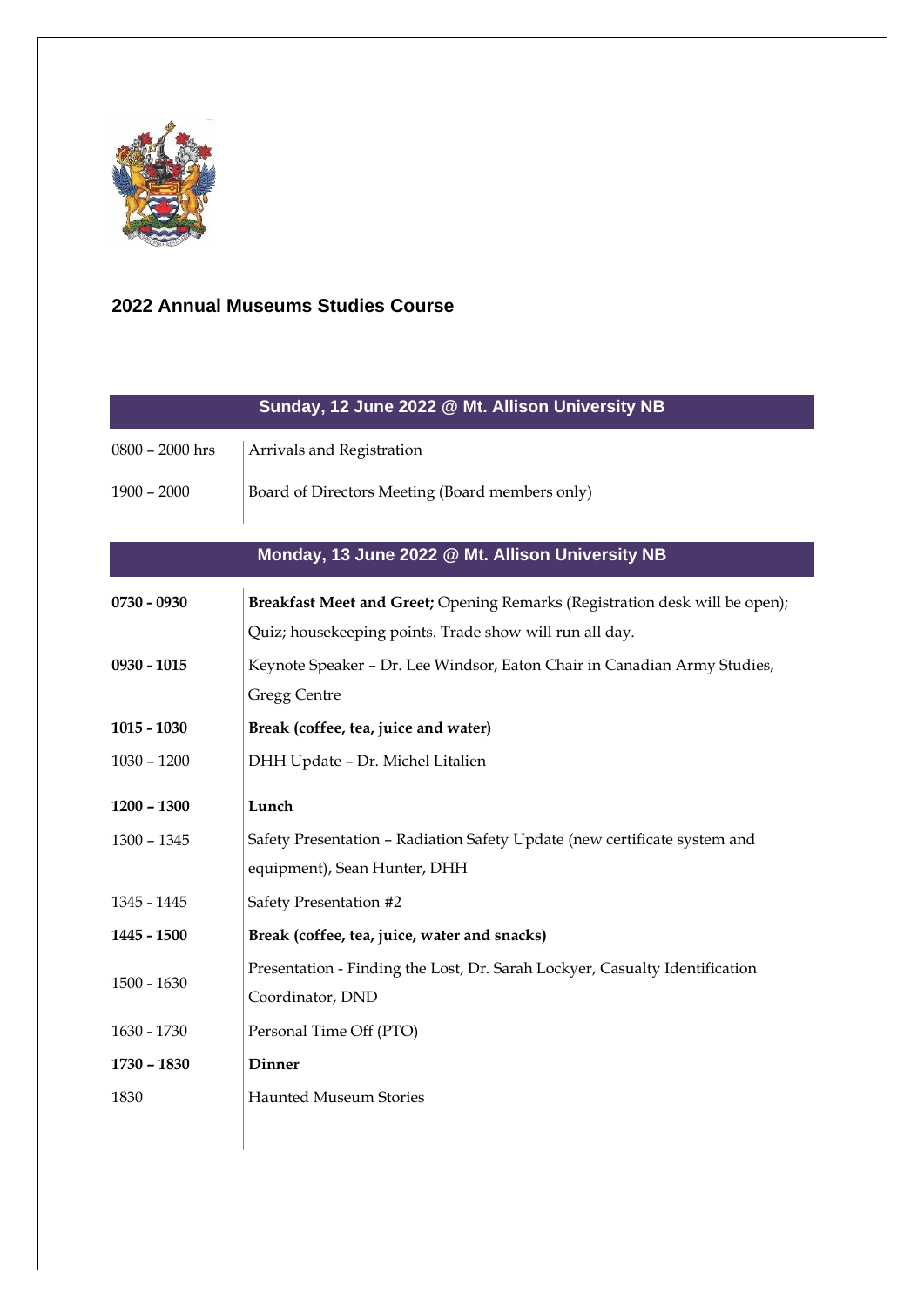## **Tuesday, 14 June 2022 @ Mt. Allison University NB**

| $0730 - 0900$ | Breakfast and housekeeping points. Trade show will run all day.                          |
|---------------|------------------------------------------------------------------------------------------|
| $0900 - 0945$ | Concurrent Sessions: Session 1 - Hidden Dangers in the Collection, Sandra                |
|               | Johnson-Penny; Session 2 - War Photography, Sarah Hart                                   |
| $0945 - 1000$ | Break (coffee, tea, juice and water)                                                     |
| $1000 - 1100$ | Concurrent Sessions: Session 1 - The Use of Artifact Firearms, Shea Jones; Session       |
|               | 2 - Dealing with Difficult Requests/Topics (round table), Ted MacLeod,                   |
|               | Moderator                                                                                |
| $1100 - 1200$ | TMS Presentation - Rafael Sandoval, DHH                                                  |
| $1200 - 1300$ | Lunch                                                                                    |
| $1300 - 1400$ | Concurrent Sessions: Session 1 - 1 <sup>st</sup> Person Interpretation, Shawn McCartney, |
|               | Thomas Daley; Session 2 - Valour Canada, Aaron Curtis                                    |
| $1400 - 1415$ | Break (coffee, tea, juice, water and snacks)                                             |
| 1415 - 1530   | Preservation and Care of Photographs, Renée Belliveau, Mt. Allison Archives              |
| 1530 - 1630   | Tour of Mt. Allison University Archives                                                  |
| 1630 - 1730   | <b>PTO</b>                                                                               |
| 1730 - 1830   | <b>Dinner</b>                                                                            |
| 1830          | <b>PTO</b>                                                                               |

| Wednesday, 15 June 2022 @ Gagetown NB |                                                                                                                                                           |  |
|---------------------------------------|-----------------------------------------------------------------------------------------------------------------------------------------------------------|--|
| $0700 - 0800$                         | Breakfast and housekeeping points                                                                                                                         |  |
| $0800 - 1000$                         | Travel to CFB Gagetown                                                                                                                                    |  |
| $1000 - 1130$                         | Use of Museums as Teaching Aids in Elementary Schools (STEM), military<br>training, universities, Sandra Johnson-Penney; Katherine Charette, Gregg Centre |  |
| 1130 - 1215                           | Lunch at CFB Gagetown, Note: Memorial Service at Protestant Chapel                                                                                        |  |
| $1215 - 1400$                         | Tours of CME Museum/NB Military History Museum (switch)                                                                                                   |  |
| 1400 - 1530                           | Lord Beaverbrook Art Gallery                                                                                                                              |  |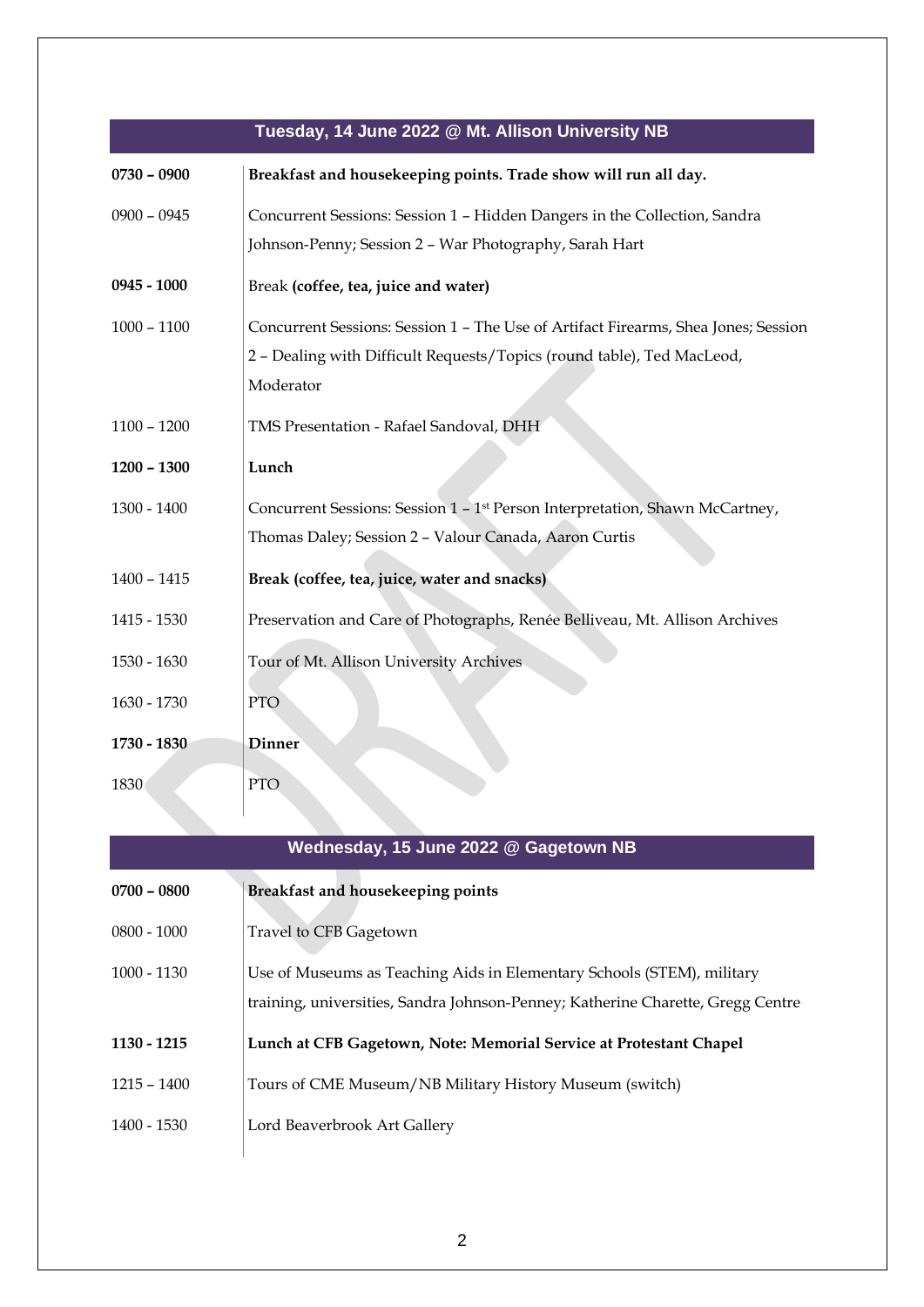| 1530 - 1730 | Return to Mt. Allison |
|-------------|-----------------------|
| 1730 - 1830 | Dinner                |
| 1830        | <b>PTO</b>            |

| Thursday 16 June 2022 @ Fort Beauséjour / Cumberland and Fort Lawrence |                                                                                                                                                 |  |  |  |
|------------------------------------------------------------------------|-------------------------------------------------------------------------------------------------------------------------------------------------|--|--|--|
| <b>Historic Sites and Mt Allison</b>                                   |                                                                                                                                                 |  |  |  |
| $0730 - 0830$                                                          | Breakfast and housekeeping points                                                                                                               |  |  |  |
| 0900 - 0930                                                            | Travel to Fort Beauséjour/Cumberland and Fort Lawrence, Westmorland, NB<br>Note: Course Photograph will be taken at Forts Beauséjour/Cumberland |  |  |  |
| 0930 - 1230                                                            | Tour Fort Beauséjour/Cumberland and Fort Lawrence                                                                                               |  |  |  |
| 1230 - 1330                                                            | Lunch at Fort Beauséjour/Cumberland or on bus (box lunch)                                                                                       |  |  |  |
| 1330 - 1400                                                            | <b>Return to Mt. Allison</b>                                                                                                                    |  |  |  |
| 1400 - 1500                                                            | <b>Annual Members Meeting</b>                                                                                                                   |  |  |  |
| 1500 - 1530                                                            | Break (coffee, tea, juice, water and snacks)                                                                                                    |  |  |  |
| 1530 - 1630                                                            | Social Media - Are You on The Map?, Jeremy Neal Blowers                                                                                         |  |  |  |
| $1630 - 1730$                                                          | Board of Directors Meeting (board members only)                                                                                                 |  |  |  |
| 1730                                                                   | PTO and dinner on your own                                                                                                                      |  |  |  |

## **Friday 17 June 2022 @ Mt. Allison NB**

| $0730 - 0830$ | Breakfast and housekeeping points                                   |
|---------------|---------------------------------------------------------------------|
| $0830 - 1015$ | Involving the Community in the Museum, Rory Cory and Jennifer Denty |
| $1015 - 1030$ | Break (coffee, tea, juice and water)                                |
| $1030 - 1200$ | NPF Presentation (CFMWS Volunteer Policy)                           |
| $1200 - 1300$ | Lunch                                                               |
| $1300 - 1500$ | Navy, Army and Air Force Break-out Sessions/Non-DND Museums Meeting |
| $1500 - 1515$ | Break (coffee, tea, juice, water and snacks)                        |
| 1515 – 1600   | Quiz Results; Course Critiques; etc.                                |
|               |                                                                     |